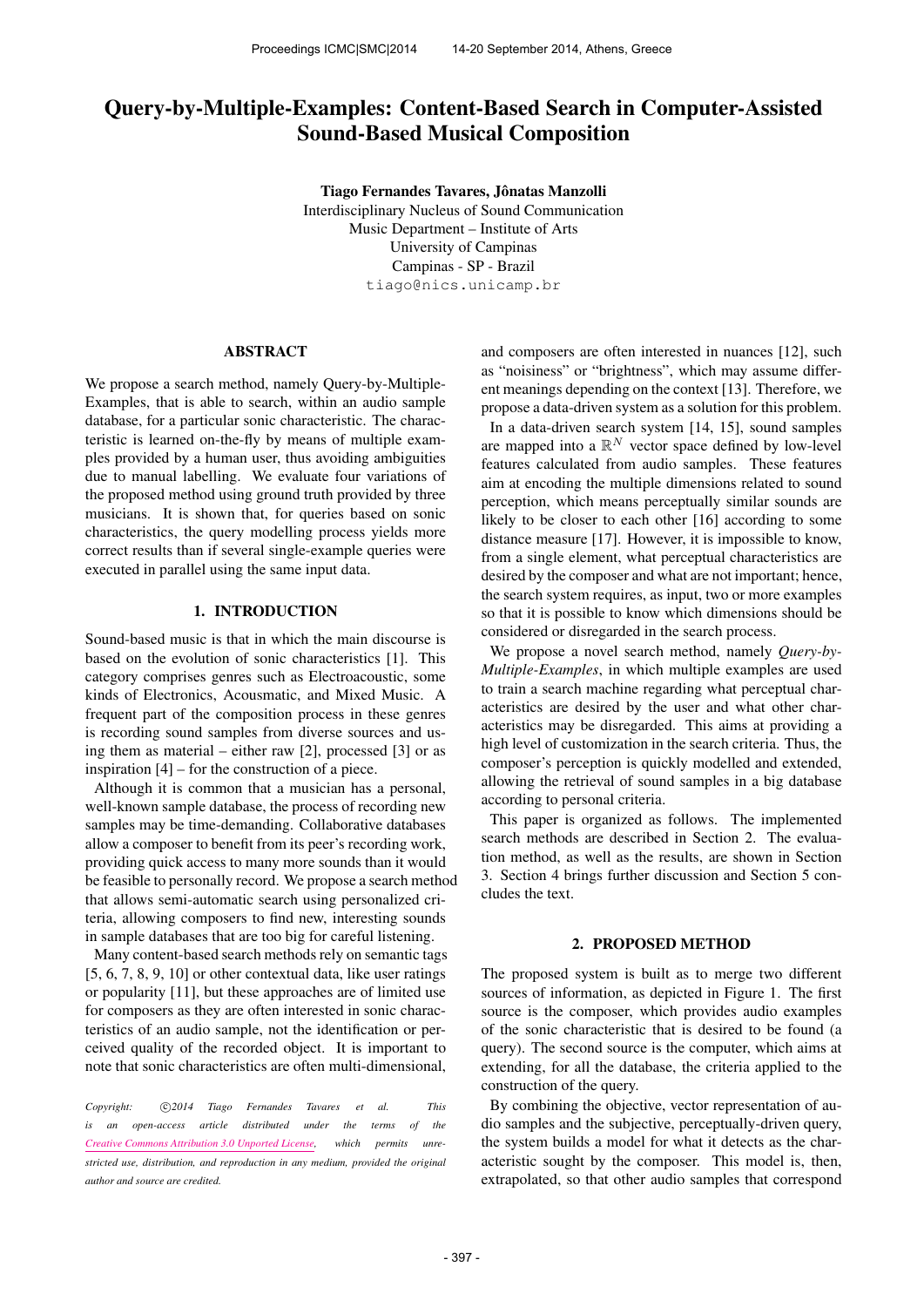

Figure 1. Block diagram for the proposed system.

to that characteristic, are found. Then, the system yields a recommendation, which can be used by the composer.

In our work, the calculation of features (yielding representations in the  $\mathbb{R}^N$  vector space) follows the same general structure used in previous work [16, 17], as described in Section 2.1. However, we experimented several different methods for modelling queries. This will be described in details in Section 2.2.

## 2.1 Feature calculations

The process of obtaining a vector representation in the feature space begins with calculating a framewise Short-Time Fourier Transform, using 23ms frames, with a 50% overlap ratio, multiplying each frame by a Hanning window and then calculating the absolute value  $X_q[k]$  of the DFT of each frame. For each frame  $q$ , a set of acoustic features are calculated, as described in Table 1. Also, the first and second-order differentials of each features are calculated.

For each feature and its differentials, we calculate a set of statistics. This set comprises mean and variance, which give an idea of the general behaviour of these features. We also obtain the slope (considering a linear regression) and the value and time location of the maximum and minimum values, to depict the evolution of features over time.

This process associates each audio sample to a descriptive vector, which we expect to encode its perceptual characteristics. As it will be seen, there are many ways to model multiple-example queries. This will be discussed in the next section.

## 2.2 Models for queries

The modelling process for queries aims at detecting relevant sonic characteristics as described by the composer using examples  $e_i$ . This process assumes that these characteristics are encoded within the objective  $\mathbb{R}^N$  feature space defined by the calculated features (as described in Section 2.1). The model gives a score to each element  $d_i$  of the database, and infers that the element with the highest score also presents the characteristic desired by the composer.

We evaluated several methods for obtaining the model. This was done because there is no particular prior reason to assume that a model is better than another, hence a detailed

evaluation is necessary. Each method has its own rationale, which will be described below.

The first method, Minimum Distance (MD), gives an element a score which is the inverse of the minimum Euclidean distance between itself and any element from the query, as depicted in Expression 1. It is equivalent to performing a few queries-by-example (using single examples) in parallel, and then selecting the best results. Hence, it may not be considered as a valid method for Query-by-Multiple-Examples.

$$
MD(d_i) = 1/(\min_j ||d_i - e_j||). \tag{1}
$$

The second method, Minimum Mutual Distance (MMD), was inspired by work by Schnitzer et. al [18], which observes that an element that belong to a cluster must not only be close to the cluster but also distant from other clusters. Hence, it scores each sample from the database with the minimum distance between itself and an element from the query minus the minimum distance between itself and an element in the database, as described in Expression 2. Although this method is more complex than MD, it also does not perform a Query-by-Multiple-Examples, but multiple queries-by-single-example in parallel.

$$
\text{MMD}(d_i) = 1/(\min_j ||d_i - e_j|| - \min_k ||d_i - d_k||). \tag{2}
$$

Third, we consider the Naive Bayes (NB) approach. In this method, the elements of the query are used to estimate the mean  $\mu_n$  and variance  $\sigma_n$  of a gaussian model for each dimension, which is assumed to be independent from the others. Thus, the score of an element of the database is given by:

$$
NB(d_i) = \prod_{n=1}^{N} g(d_{i,n}, \mu_n, \sigma_n),
$$
\n(3)

where  $g(x, \mu, \sigma) = (1/\sigma\sqrt{2\pi}) \exp(-(\mu - x)^2/2\sigma^2)$ .

The NB approach assumes that dimensions spanned by features are orthogonal. There is no evidence that this condition is true, therefore we applied Principal Component Analysis (PCA) to obtain an orthogonal projection  $\boldsymbol{B}$  of the query with a minimal approximation error. We expect that this projection will be a better representation for the composer's perception than the raw feature set itself.

The projection is made using  $M - 1$  vectors, where M is the number of elements in the query, because this is the maximum rank of the projection provided by PCA. The projection is calculated using only elements from the query, and then applied over the whole database. Then, the naive Bayes approach is used normally as described above, hence the method is named PCA-Bayes (PB).

Hence, four different modelling methods were applied. Two of them are simple applications of simple query-byexample schemas, whereas the other two use the correlations within the query to build a different model. For comparison purposes, a random recommender (recommending a random element from the database) was also used in the evaluation set, which will be described in detail in the next section.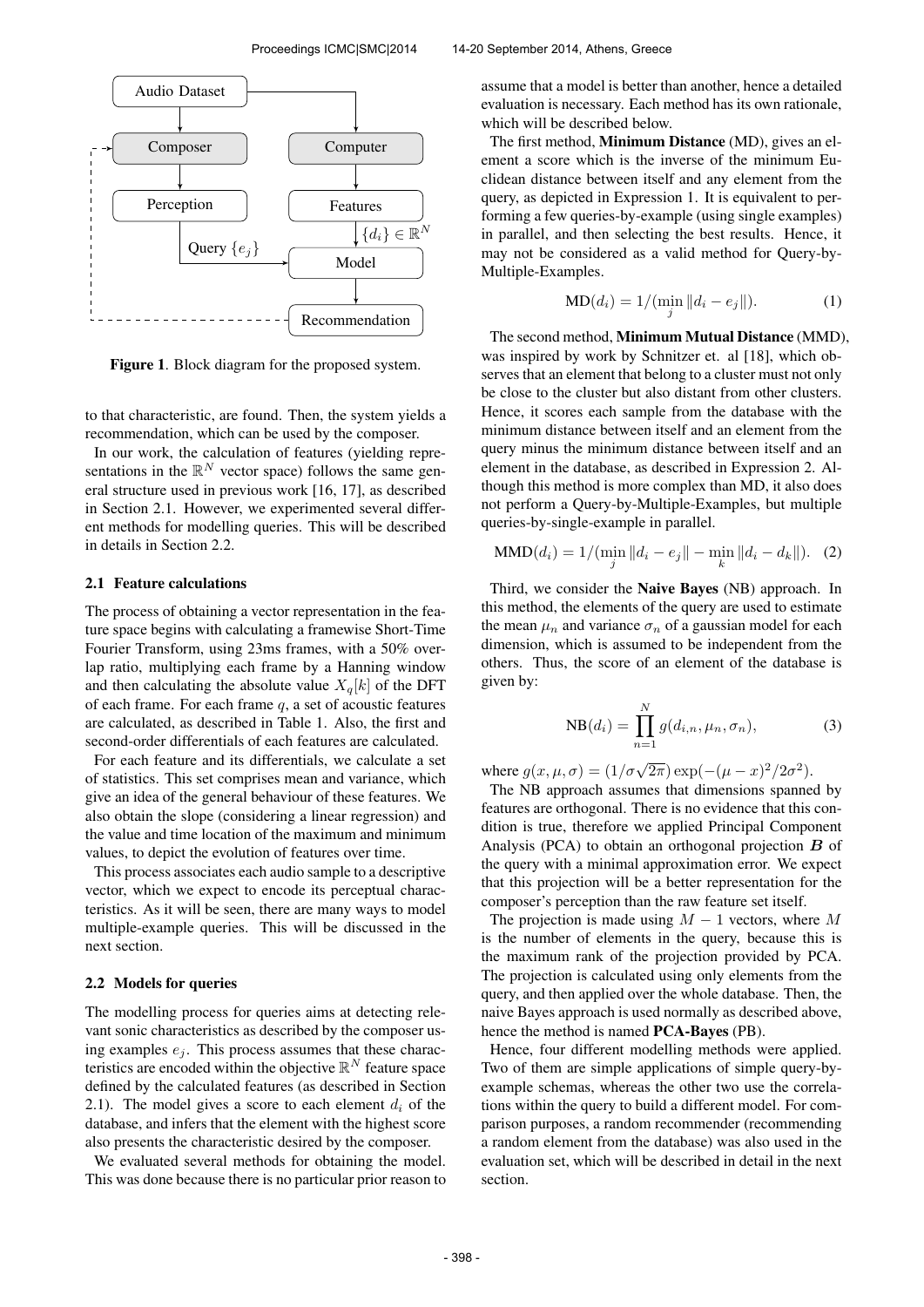| $-$ 0.0 $-$ 0.0 $-$ 0.0 $-$ 0.0 $-$ 0.0 $-$ 0.0 $-$ 0.0 $-$ 0.0 $-$ 0.0 $-$ 0.0 $-$ 0.0 $-$ 0.0 $-$ 0.0 $-$ 0.0 $-$ 0.0 $-$ 0.0 $-$ 0.0 $-$ 0.0 $-$ 0.0 $-$ 0.0 $-$ 0.0 $-$ 0.0 $-$ 0.0 $-$ 0.0 $-$ 0.0 $-$ 0.0 $-$ 0.0 $-$ 0 |                                                                          |
|-------------------------------------------------------------------------------------------------------------------------------------------------------------------------------------------------------------------------------|--------------------------------------------------------------------------|
| Feature                                                                                                                                                                                                                       | Description                                                              |
| Energy                                                                                                                                                                                                                        | Sum of the squared values of $X_q[k]$ . Indicates how loud the frame is. |
| Spectral centroid                                                                                                                                                                                                             | Centroid of $X_q[k]$ . Correlates with the brightness of the frame.      |
| Spectral roll-off                                                                                                                                                                                                             | Frequency above which there is less than 15% of the energy of a frame.   |
| Spectral flatness                                                                                                                                                                                                             | Indicates how close the frame is to white noise.                         |
| Mel-Frequency Cepstral Coefficients                                                                                                                                                                                           | Vector representation of audio textures, inspired in cochlea models.     |

Table 1. Brief description of acoustic features

## 3. EVALUATION AND RESULTS

The evaluation process aimed at detecting whether the system is able to retrieve audio samples from the database as if the composer was searching for it.

To reproduce this scenario, we interviewed three composers, all of them graduate students from the Music Department. After a brief talk about their composition processes, we asked them to group pre-defined audio samples (from a set of 51 elements, around 10s long, extracted from a personal music collection) into subsets that made sense for them, and, if possible, explain what criteria was used for grouping. Their criteria was significantly different, as it is discussed below.

Composer C1 stated that processed samples were used as material in the piece composition process in order to reach a particular sound characteristic. The presented sets were predominantly grouped using characteristics linked to auditory aspects of each sample. Typical grouping criteria were labeled *dry/dark timbre*, *static harmonic sound*, *brightness and compression* and *glissando*.

Composer C2's composition process uses the semantic values of the audio samples, in addition to their sound. The grouping process considered semantic-valued characteristics, that is, the context in which each sample was obtained. In this case, grouping criteria were of higher level, such as *celtic*, *drums* and *prepared piano*.

Composer C3 preferred to use sound samples as source for granular synthesis processes. Grouping criteria was based on auditory characteristics of samples, as well as general semantics. Among the grouping criteria, it was possible to find *vocal*, *regular*, *synthesizer*, *orchestral* and *attack modes*.

The subsets presented by each composer were assumed as ground-truth, that is, a query containing some elements of each subset should find the remaining elements. Several queries were made from each group, considering different numbers of elements. The queries made from the groups of each composer were considered separately, so that their different reasoning towards the search process could be analyzed.

For each query, the system was asked to retrieve three samples from the database. A retrieved sample is considered correct if it belongs to the subset from which the query was made. Then, we calculated two accuracy measures, *Acc1* and *Acc2*, defined as:

$$
Acc1 = \frac{\text{\# retrievals with at least 1 correct sample}}{\text{\# total queries}}.
$$
 (4)

$$
Acc2 = \frac{\text{\# correctly retrieved samples}}{\text{\# total retrieved samples}}
$$
 (5)

*Acc1* measures the probability that a query will retrieve at least one useful sample, which is desirable because it means that the search space has been narrowed. *Acc2* measures the probability that a retrieved sample is useful, which is also a desirable characteristic of the system. It is important to note that *Acc1* is higher when the system avoids false negatives, whereas *Acc2* is higher when the system presents fewer false positives.

We tested the system using all query modelling methods discussed in Section 2.2. The results for the datasets related to composers C1, C2 and C3 were considered separately. *Acc1* and *Acc2* for each test case are shown, respectively, in Figures 2 and 3.



As it can be seen, the MD method performed worse for all of the test cases. Nevertheless, its results are comparable to those yielded by the other methods, i.e., it is not possible to claim that the difference is huge. Hence, MD may be considered a baseline method for further discussion.

Another key result is that MMD always performs better than MD. This shows that its assumption – that an element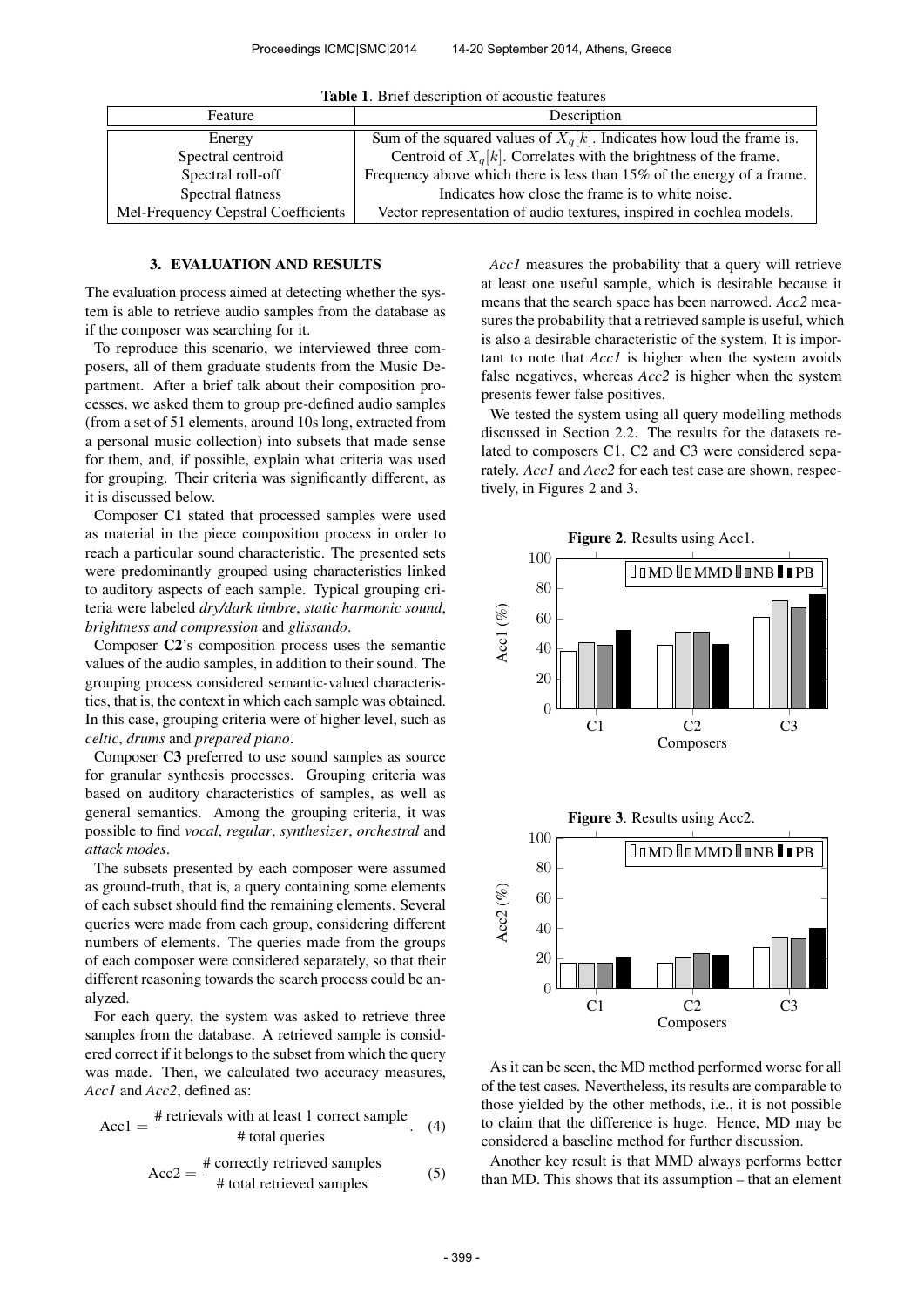that belongs to a set must not only be close to the set, but also distant from the other sets [18] – is useful for our purposes. More interesting results, however, derived from the application of the NB and PB methods.

In the case of C1 and C3, it is clear that PB outperforms all other methods, considering either *Acc1* or *Acc2*. However, in the case of C2, PB is outperformed by both NB and MMD for *Acc1* and has a similar performance considering *Acc2*. This may be due to the grouping process performed by composer C2.

Composer C2 applied a predominantly semantic grouping of elements, that is, elements that do not sound alike, but are culturally related (for example: the sounds of Celtic fiddles and of Irish tap dancers) were grouped together. This means that the feature space – which describes auditory characteristics – was divided in several clusters with useful data. This caused the MMD method to present a better performance.

Also, NB performed better than PB for this case, which shows that the original feature set defined better local maxima to the score function than the reduced-dimension orthogonal set. Although orthogonality is a desirable trait, it is important to note that a high-dimensional space has a greater chance to have at least one dimension in which any points, chosen at random, are positioned in a linearly separable convex hull. However, if more dimensions were used in the PCA reduction, they would be linearly dependent of the previous ones, which means another method for dimension reduction would be required.

The next section conducts further discussion on these results.

## 4. DISCUSSION

One interesting point shown by the results is that they are highly dependent on the criteria used by the composer for classification. In our tests, Acc1 varied from 50% to 75%, and Acc2 from 20% to 40%. This is a great relative step, which has to be considered when performing future evaluations.

Although the system was evaluated using objective measures, it is important to note that it is a recommendation system, which will interact with users. Hence, it is necessary to conduct further tests to detect whether the results provided by the system are useful for the composer, despite of not being expected *a priori*. These results may show if the system is able to recommend useful samples (maybe some sample that may be used, but the composer would not have thought of about alone), thus allowing generalization towards a bigger database.

The results obtained above show that each mindset for sample grouping – auditory or semantic – can be better modelled by a different algorithm: auditory-based criteria are well suited for the PB method, whereas semantic-based are better modelled using MMD. This happens because the dimensions spanned by acoustic describe auditory characteristics, which means semantic information is only present as an underlying function of the acoustic features. Possible ways to deal with this situation may involve other

dimensionality-reduction techniques, such as Independent Component Analysis (ICA) or non-linear PCA.

Although MMD – which corresponds to multiple queries by single-example – outperforms NB and PB for the queries corresponding to composer C2, it is important to note that the system was built aiming at detecting sonic characteristics, rather than semantics. For the queries corresponding to composers C1 and C3, which follow the idea of describing sounds without considering semantics, PB – a method that clearly takes advantage of the correlations within the multiple example query – outperforms all others. Therefore, the results show that the proposed system, using PB, provided a meaningful contribution towards the problem of searching for sound characteristics within a database.

Next section presents conclusive remarks.

## 5. CONCLUSION

We presented a search method, namely Query-By-Multiple-Examples. It receives as input a few audio samples that examples of a particular sound characteristic yields other samples, from a database, that also present that characteristic. The method is aimed at extending the search possibilities of composers in the context of sound-based music, that is, music based on the evolution of sonic characteristics.

The method is based on mapping all audio samples from a database into a vector space using low-level acoustic features. Queries are received from the user and modelled, yielding a score for each element in the database. We tested four different methods for modelling the query: minimum distance and minimum mutual distance (corresponding to several queries-by-single-example executed in parallel), and naive Bayes and PCA-Bayes (corresponding to query-by-multiple-example).

We evaluated all variations using ground-truth queries, defined by three different musicians. They provided very different proposals for the grouping of similar audio samples, according to their typical composition process. It has been shown that considering the correlations within the provided inputs improves the search accuracy for auditoryinspired queries.

The obtained results, however, do not account for the interaction between composers and the computer, which is an important part of the composition process. Thus, it is necessary to evaluate whether the wrong results yielded by the system are useful suggestions (despite of being unexpected) or if they are just plain wrong, and, more than that, how the system would behave in an unknown database. This points a clear direction for future work.

## Acknowledgments

The authors thank FAPESP (proc. 2013/17329-5) for funding this research.

## 6. REFERENCES

[1] M. Solomos, *De La Musique Au Son – L'emergence du Son Dans la Musique des XXe-XXIe Siecles*. Presses Universitaires de Rennes, 2013.